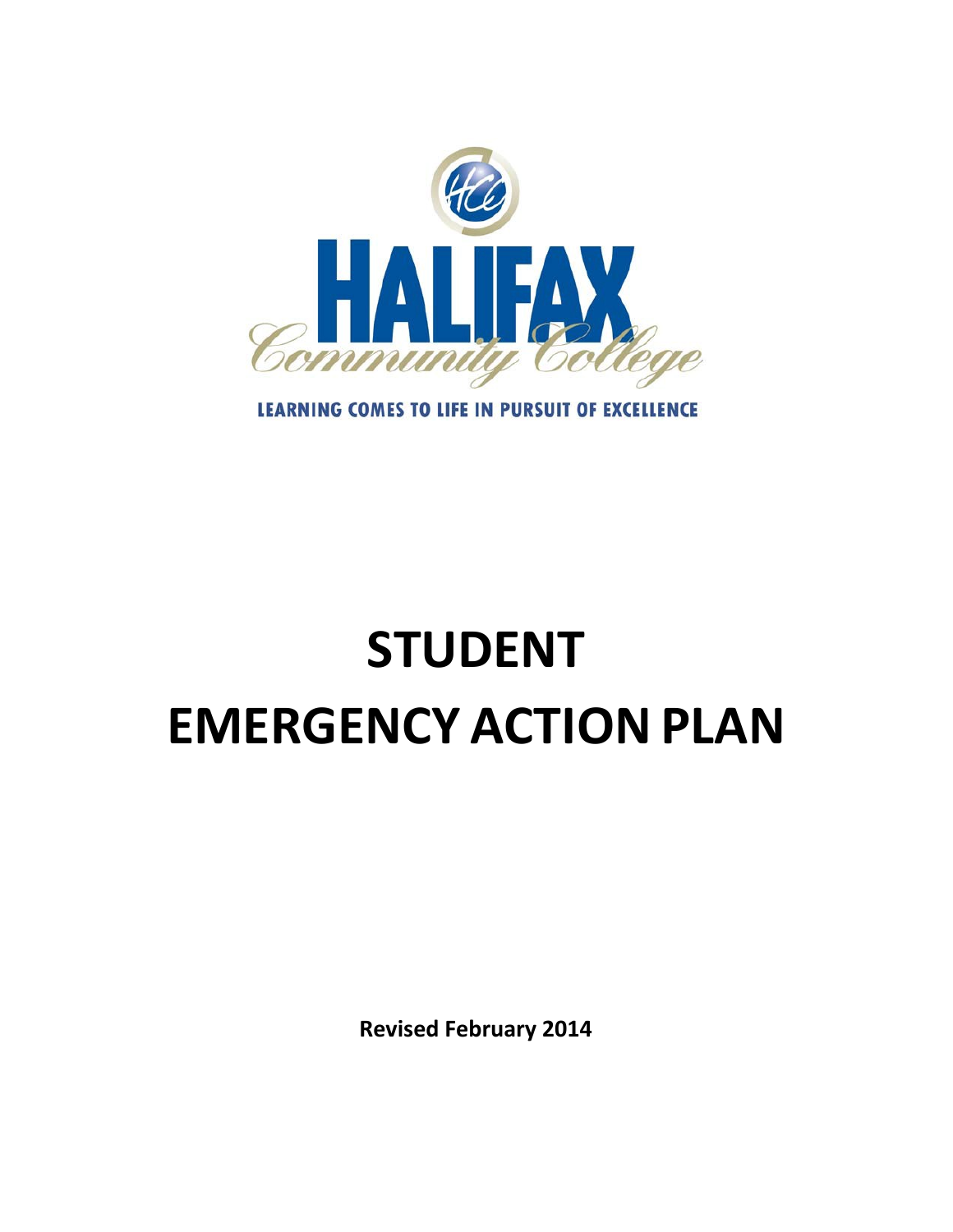# **HALIFAX COMMUNITY COLLEGE EMERGENCY ACTION PLAN**

# **INTRODUCTION**

Halifax Community College is committed to preventing or reducing the risk of injury or property damage to students and employees resulting from foreseen or unforeseen danger. Risks include fire, utility disruptions, gasleaks, identity theft, bomb threats, criminal activity, violent intruder, hazardous material, tornado, hurricane, medical emergency, explosion, or terrorist activities. Risk may be avoided by the closing of the College or other risk management techniques if the risk is foreseen. Risk may be avoided or reduced by implementing the Emergency Response Plan if the risk is unforeseen, such as evacuation or "Sheltering-In" until evacuation is possible. It is acknowledged that emergency response connotes, for many people, evacuation only. HCC is committed to training students and staff (required by OSHA) about other possible alternatives, such as Sheltering in Place.

Procedures for rapid response to emergencies must be well known to students, faculty, and staff, and each person must understand and practice these procedures. Information will be communicated via student, faculty, and staff handbooks, College website, and other ways. In addition, all students and employees will be provided with a rapid response card that reminds them of what to do in a certain kind of emergency. Putting this plan into action with only seconds' notice is the goal, and nothing short of excellence is expected in practicing and understanding the plan. Definition of "emergency": a sudden and unexpected situation that needsimmediate response.

# **EVACUATION DRILLS**

Training of students and staff is crucial to effective evacuation and precedes each evacuation drill. Evacuation drills include fire, bomb threat, chemical spill, etc.

- 1. A drill will take place every semester ALL building occupants
- 2. Refresher course on procedures—students and employees
- 3. Drills coordinated with Weldon Fire Department
- 4. Fire alarm silenced by campus police officer

# **EVACUATIONROUTES**

Evacuation routes are identified in red on floor plans posted in classrooms and office areas. The route leads to a specific rally point outside.

# **SAFE AREAS**

One Safe Area is designated for each building in addition to the hallway or nearest area without windows. It is located on the lowest level, in inner hallways or inner rooms. Occupants are instructed to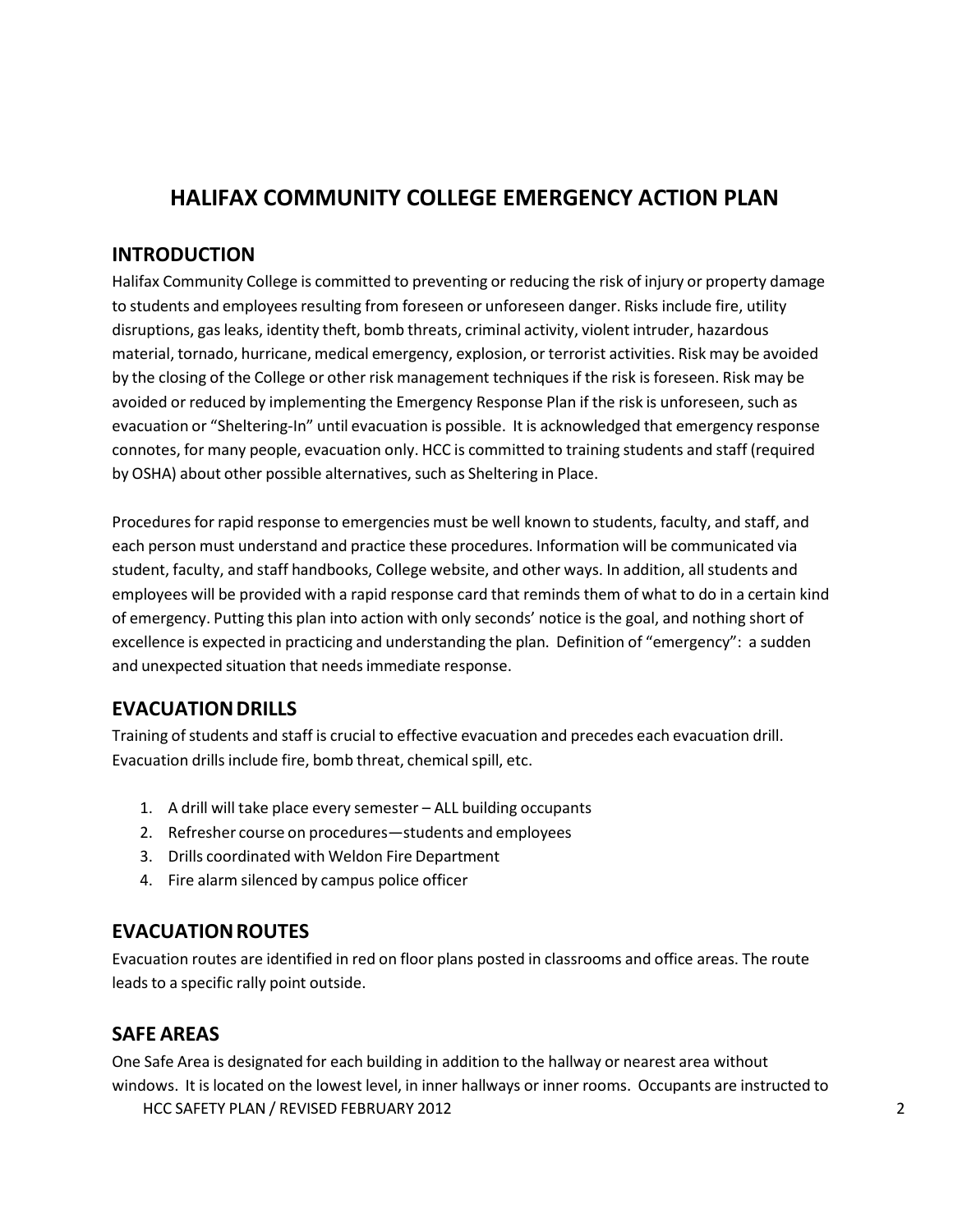stay away from windows and glass areas. The purpose of the Safe Area is to provide a secure place in case of severe weather such as a tornado. Safe Areas are identified on the floor plans posted in classrooms and office areas. Instructors are responsible for taking their rollsheets with them and reporting to Security any students unaccounted for. Supervisors will be responsible for reporting to Security any staff unaccounted for.

# **SHELTER IN PLACE**

Some emergencies require that students, employees, clients, and visitors take shelter inside the room where they are working or visiting. A violent intruder poses such an emergency.

If directed to Shelter in Place until further notice, students and staff are instructed as follows:

- Move into or stay inside your building area.
- Close and move away from windows and doors. Lock doors if possible. Deadbolts have been installed on all classroom and safe area locations.

# **AUDIBLE ALERTS**

HCC has a system in place to alert students, faculty, and staff to warnings and dangers. A telephone upgrade allows designated staff to use a special code and any campus telephone to activate ceiling speakersin all classrooms, hallways, and outside facing all parking lots; and speaker phones so that a verbal message can be transmitted in an emergency. Instructions will be provided concerning evacuation or other actions.

# **RESPONSIBILITIESOF PRESIDENT, VICE PRESIDENT OF ADMINISTRATIVE AFFAIRS, FIRE SAFETY OFFICER, SECURITY, AND RALLY POINT LEADERS**

DRILL INSTRUCTIONS FROM PRESIDENT OR DESIGNEE

Evacuation

- 1. This is an evacuation drill. Repeat. This is an evacuation drill. (pause)
- 2. Close all interior doors and turn off lights. Leave the building immediately using the route marked on the emergency map in your area.
- 3. If on the second floor, proceed in an orderly fashion down the stairs, single file, keeping to the right. DO NOT USE ELEVATORS. Students with a disability are to follow the instructions provided to you by your counselor.
- 4. All HCC employees are to assist students and visitors.
- 5. Proceed to the nearest Rally Point.
- 6. Remain outside the building at your assigned Rally Point.
- 7. Instructors, take your rollsheets with you so that you can take roll and account for all students. The Rally Point Leader is to call 252‐536‐2551 to report those unaccounted for. (cont. on next page)
- 8. Await further instructions.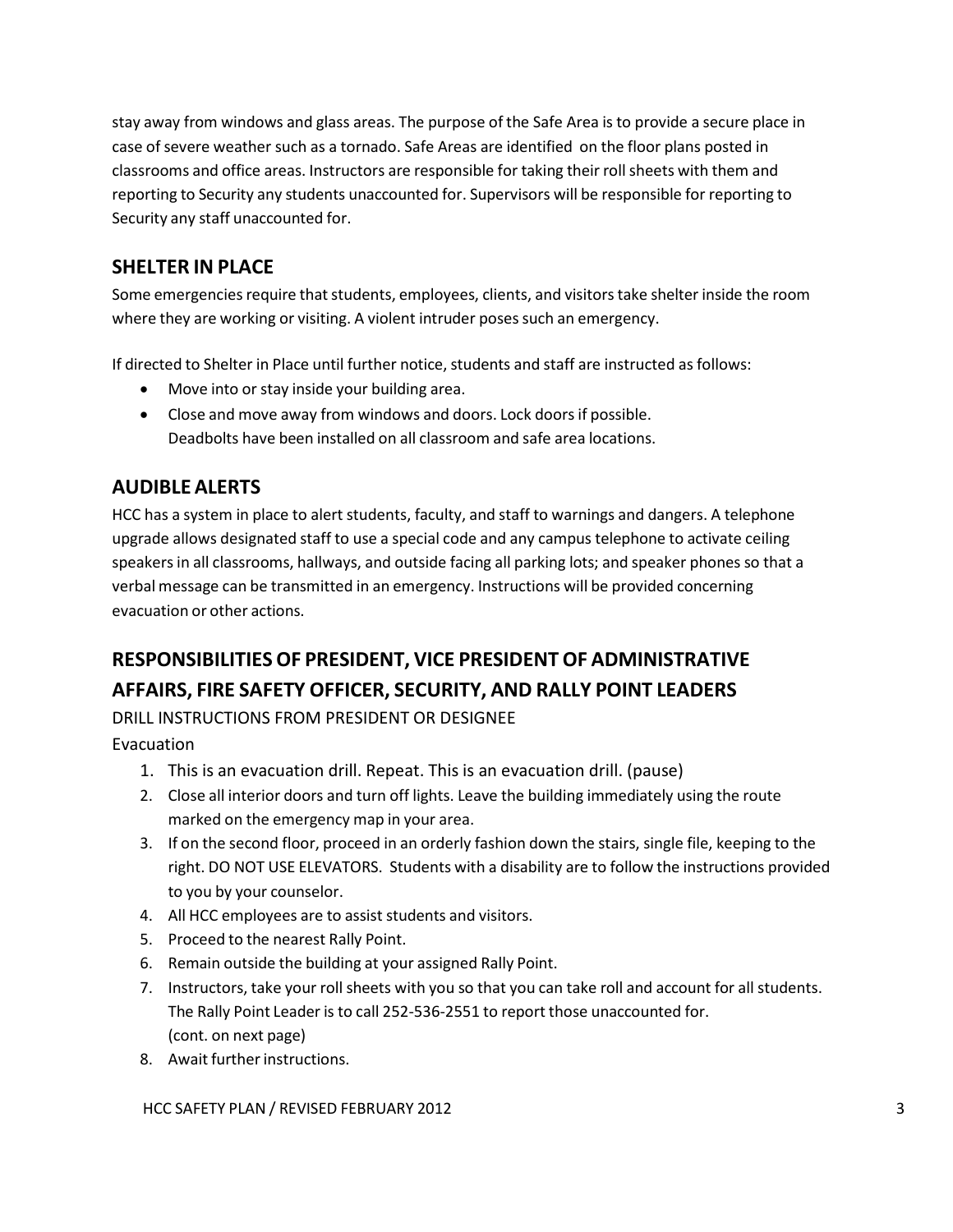9. Do NOT go back into the building for ANY reason. If you have a problem or concern, notify your Rally Point Leader.

# Severe Weather

IF THIS IS A DRILL SAY, START AND END MESSAGE WITH THE WORD DRILL.

IF IT IS A REAL OCCURRENCE SAY, START AND END WITH THIS IS NOT A DRILL.

- 1. This is a Severe Weather drill. Repeat. This is a Severe Weather drill.
- 2. Proceed immediately to your assigned Safe Area. Go to the nearest area without windows, if there is no time to get to the safe area.
- 3. The Safe Area is marked in green on the emergency map in your area.
- 4. If upstairs, proceed in an orderly fashion down the stairs, single file, keeping to the right. Students with a disability are to follow instructions provided by your counselor.
- 5. All HCC employees are to assist students and visitors.
- 6. Remain in your Safe Area.
- 7. Instructors, take your roll sheets with you so that you can take roll and account for all students. The Rally Point Leader is to call 252‐536‐2551 to report those unaccounted for.
- 8. Await further instructions.

# Shelter in Place

- 1. This is a Shelter in Place drill. Repeat. This is a Shelter in Place drill.
- 2. Lock all doors and windows NOW. Repeat. Lock all doors and windows NOW.
- 3. Get down on the floor out of view of windows and doors.
- 4. Call 911 if you hear any loud or unusual noise.
- 5. Do NOT move until instructed to do so.

# EMERGENCY (ACTUAL) INSTRUCTIONS FROM PRESIDENT OR DESIGNEE

Evacuation

- 1. This is NOT a drill. This is an actual evacuation. This is NOT a drill.
- 2. Evacuate immediately using the route marked on the emergency map in your area. Close all interior doors and turn off lights.
- 3. If upstairs, proceed in an orderly fashion down the stairs, single file, keeping to the right. DO NOT USE ELEVATORS. Students with a disability are to follow instructions provided by your counselor.
- 4. All HCC employees are to assist students and visitors.
- 5. Remain outside the building at your assigned Rally Point.
- 6. Instructors, take your rollsheets with you so that you can take roll and account for all students.
- 7. Await further instructions.
- 8. Do NOT go back into the building for ANY reason. If you have a problem or concern, notify your Rally Point Leader.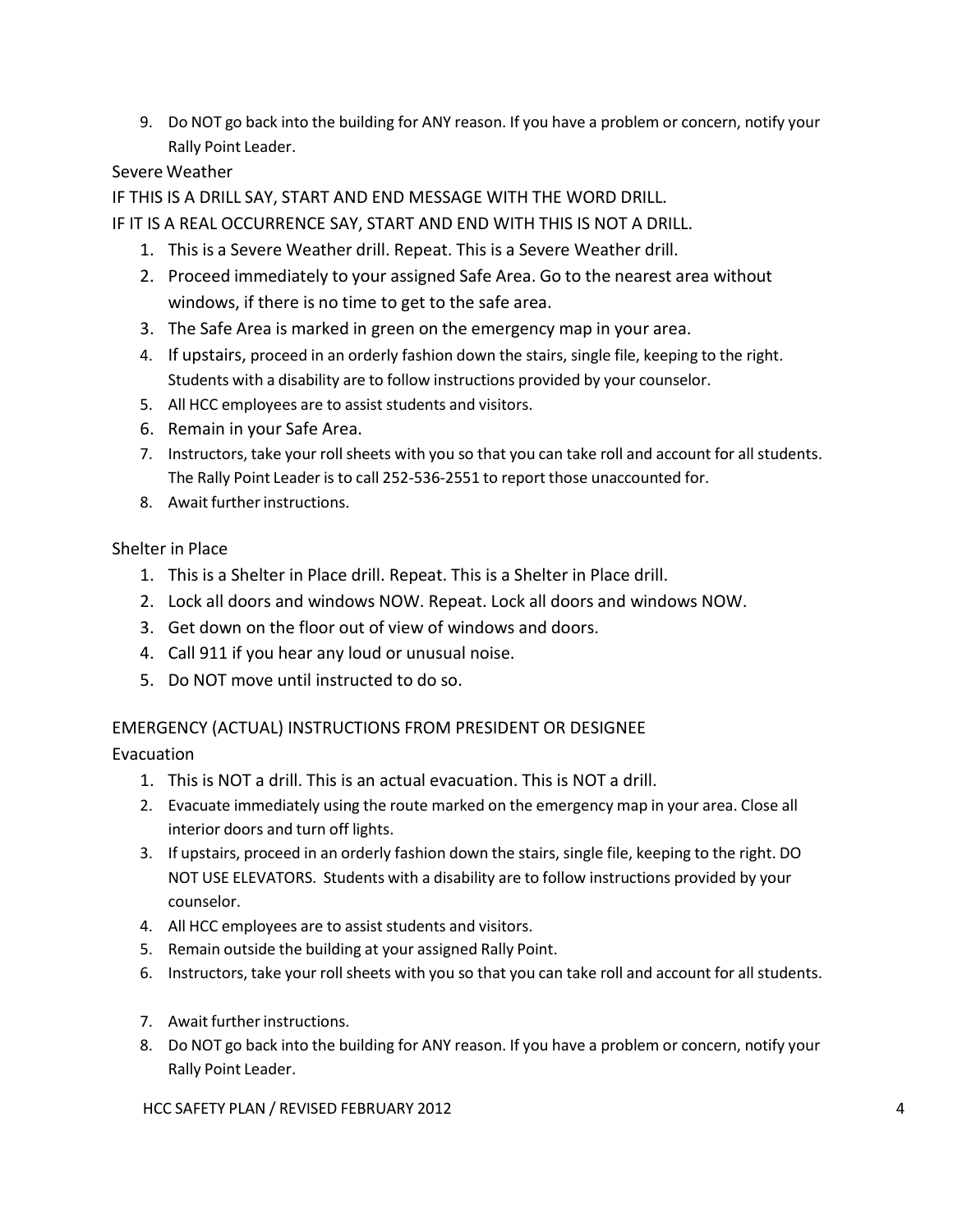#### **Vice President**

In the event of emergencies(see Quick‐Reference Guide to Campus Emergencies), Campus Police contacts the Vice President for Administrative Affairs or designee (day and evening), who notifies Assistant to President and other Vice Presidents. Vice Presidents serve on the EMERGENCY MANAGEMENT TEAM. Vice Presidents and other executive staff receive National Incident Management System (NIMS) training (NIMS 402: 100, 200, 700, 800 Overview for Executives/Senior Officials).

# **Fire Safety Officer (Director of Maintenance)**

Responsibilities include but are not limited to

- 1. Detailed knowledge of the HCC Emergency Response Plan
- 2. Input into revision of the plan and related documents
- 3. Evacuation drills
- 4. Accountability for (via record keeping) and proper maintenance, repair, and readiness of all fire safety and fire fighting equipment
- 5. Detailed evaluation of all drills on record for three years

#### **Campus Police**

- 1. Notify Weldon FD at 911
- 2. Meet and assist Weldon FD
- 3. Locate fire alarm panels and location of alarm
- 4. Assist with orderly evacuation or entrance into safe areas
- 5. Assist students and employees with disabilities
- 6. Silence or reset fire alarm when Weldon FD gives permission
- 7. Inform Weldon FD of unaccounted-for students and employees

#### **Rally Point Leader** (1‐3 per building) and

Maintenance/Security

Responsibilities

- 1. Direct occupants in your area/hall during an emergency
- 2. Check rooms and bathrooms
- 3. Identify yourself as a Rally Point Leader
- 4. Report any hazards or suspicious activities to Security
- 5. Be familiar with all emergency procedures for your area
- 6. Determine who is missing at the Rally Point and report to Security‐‐ call 252‐536‐2551 to report those unaccounted for
- 7. Ask that no one leave campus after the drill because "debriefing" needs to occur

# **RESPONSIBILITIES**

#### **STUDENTRESPONSIBILITIES**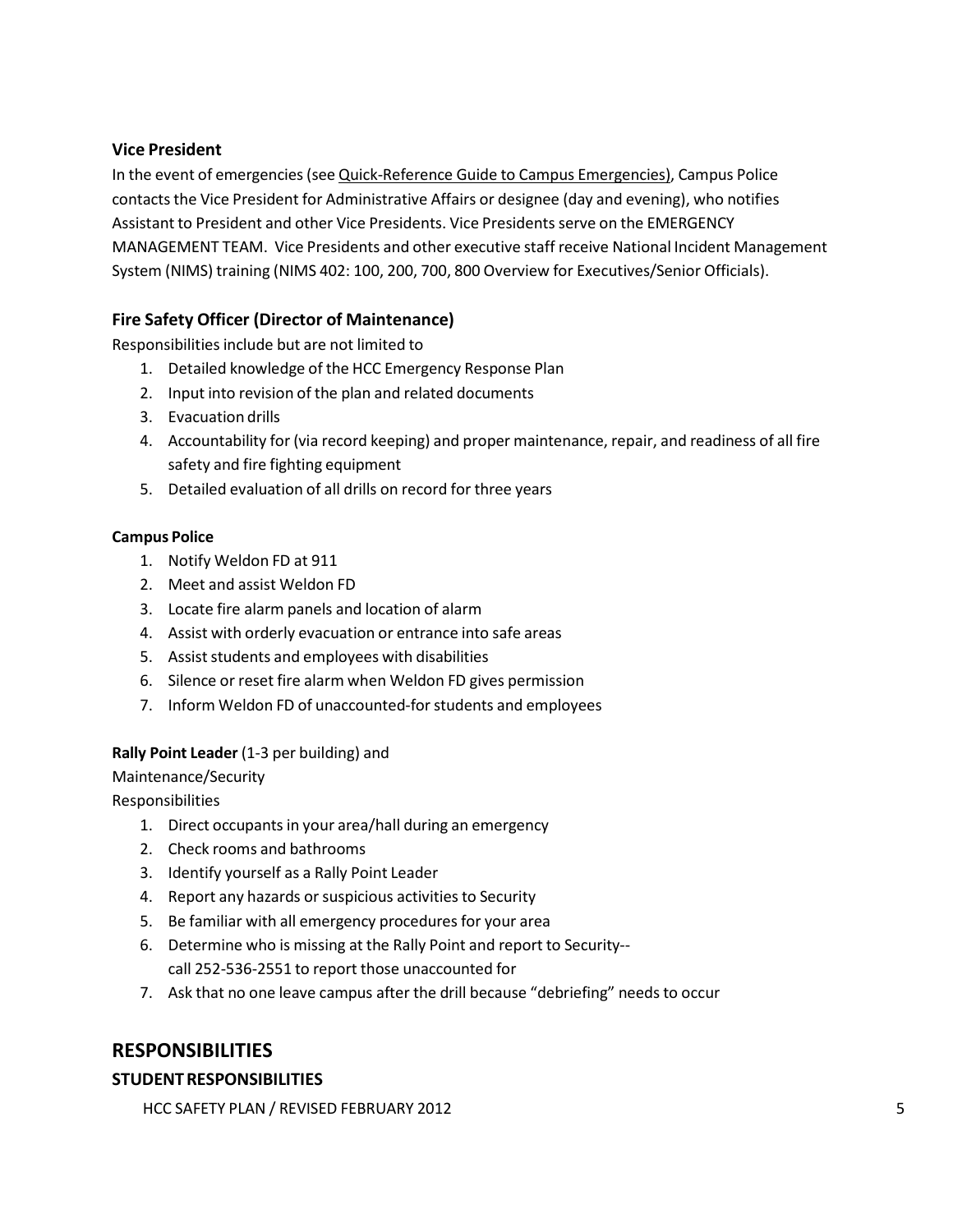- 1. Know these for the area you are in at all times:
	- The Evacuation plan
	- The Severe Weather plan
	- The Shelter in Place plan
	- The location of your Rally Point
- 2. After the drill or incident is over:
	- If you have evacuated, do not reenter the building until given permission by campus police, Rally Point Leader, or other emergency personnel.
	- If you have gone to a safe area in case of severe weather, do not leave the area until instructed to do so.
	- If you have Sheltered in Place, do not move until you receive instructions.
	- Do not leave campus without notifying an official.

# **FACULTYRESPONSIBILITIES**

Faculty is instructed as follows:

- 1. Review with your students (in relation to your area)
	- The Evacuation plan
	- The Severe Weather plan
	- The Shelter in Place plan
	- The location of your Rally Point
- 2. In case of evacuation, lead your students out of the designated exit.
- 3. In case of an order to proceed to a Safe Area or an order to Shelter in Place,
	- Close and lock all windows.
	- Remain in place until instructed to move to a safer location or evacuate by campus police, Rally Point Leader, or other emergency personnel.
- 4. Report to Rally Point Leader any student unaccounted for.
- 5. Maintain order until further instruction by Campus Police, Rally Point Leader, or other emergency personnel.
- 6. Know the procedure for Assisting Persons with Disabilities during an emergency. [Plan for each student should be provided by counselor.]
- 7. Make sure all student questions about safety are answered by you or the appropriate authority.
- 8. The instructor may choose to assign competent students for certain emergency duties, i.e., identify a primary and an alternate student or employee to assist a person with disabilities during an emergency. Instructors should designate these primary and alternate students during the first class period of each semester; supervisors should designate these employees as staff changes. (At no time should a student be placed in a position of unusual danger due to the task asked of him or her.)

#### **STAFFRESPONSIBILITIES**

- 1. Know for your area
	- The Evacuation plan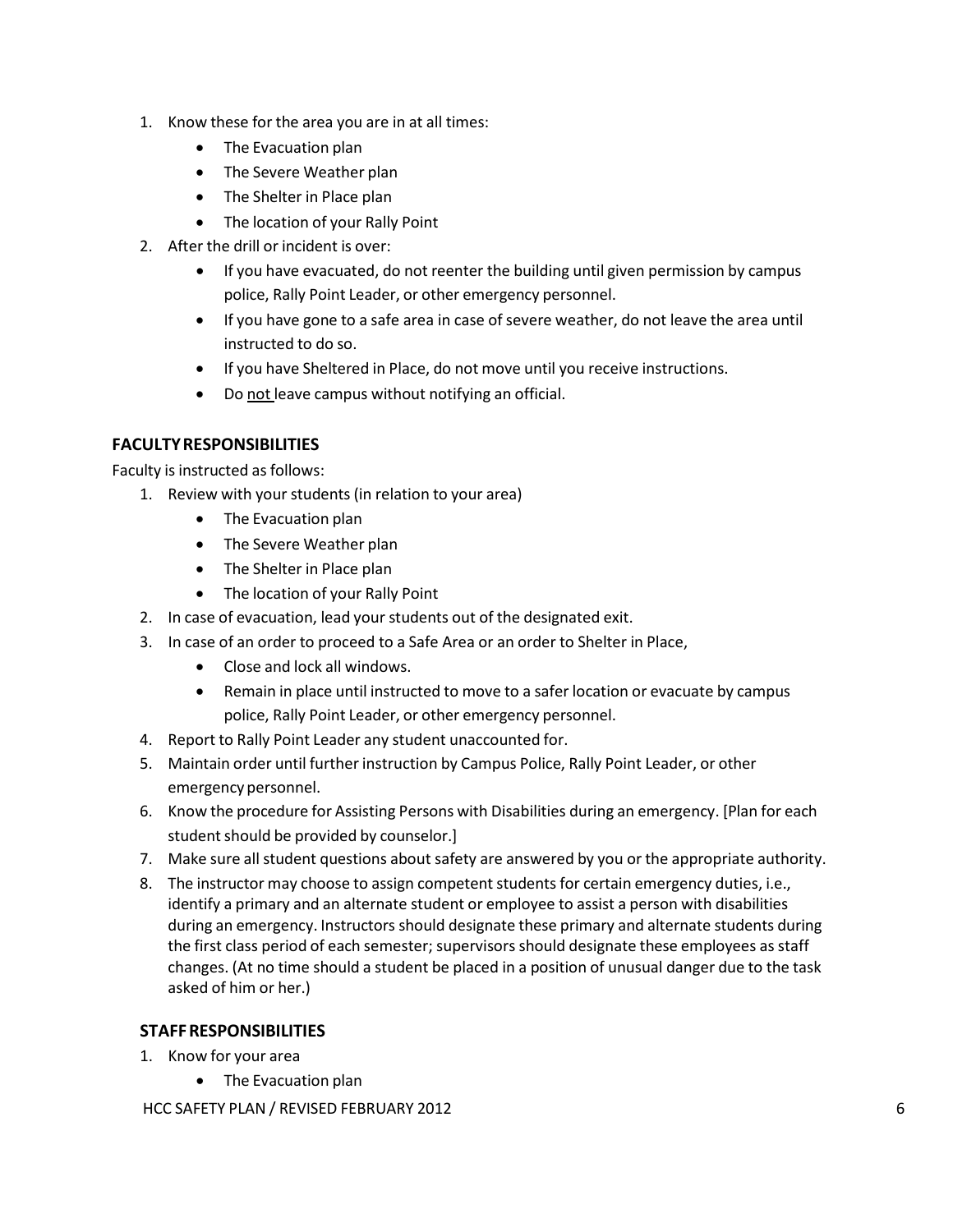- The Severe Weather plan
- The Shelter in Place plan
- The location of your Rally Point
- 2. In the event of the need to evacuate, help visitors and students to the designated exit.
- 3. Know the procedure for Assisting Persons with Disabilities in the Emergency Evacuation Plan.
- 4. If ordered to Shelter in Place,
	- Remain in your area until instructed to move by campus police, Rally Point Leader, or other emergency personnel
	- Ifstudents are in your area, instruct them to do the same.
	- Close all windows and doors and stay away from windows and doors until instructed to move to a safer location or to evacuate*.*

#### **PROCEDURES FORADMINISTRATORS**

The President or designee will make the determination to activate the Emergency Response Command Center. The President or designee serves as Incident Commander and is in charge of the incident until it is turned over to the jurisdiction of others. The Incident Commander considers all response and recovery efforts. This may include implementation of the Crisis Communications Plan and Business Continuity Plan. College representation will be maintained at the Command Post/Emergency Operations Center even after another authority may have taken command of the incident.

#### **EMERGENCY MANAGEMENT TEAM**

The President and senior administrators receive NIMS training (NIMS‐402: 100, 200, 700, 800 Overview for Executives/Senior Officials).

#### **EMERGENCY SUPPORT TEAM**

Campus Police Chief Law Enforcement Coordinator Fire/EMS Coordinator Director of Maintenance Deans Public Information Officer Director of Information Technology Administrative Assistant(s) in charge of insurance, purchasing, credit cards Personnel Officer

#### **PERSONS WITH DISABILITIES**

Individualized Emergency Care Plan

Every student receiving accommodations will have an Individualized Emergency Care Plan developed at the same time that accommodations are developed. The student shall sign a Release of Information Form which grants permission for Counseling Services to provide a copy of the Emergency Care Plan to each of the student's instructors, to security, and to the Dean of Student Services. A copy of the plan will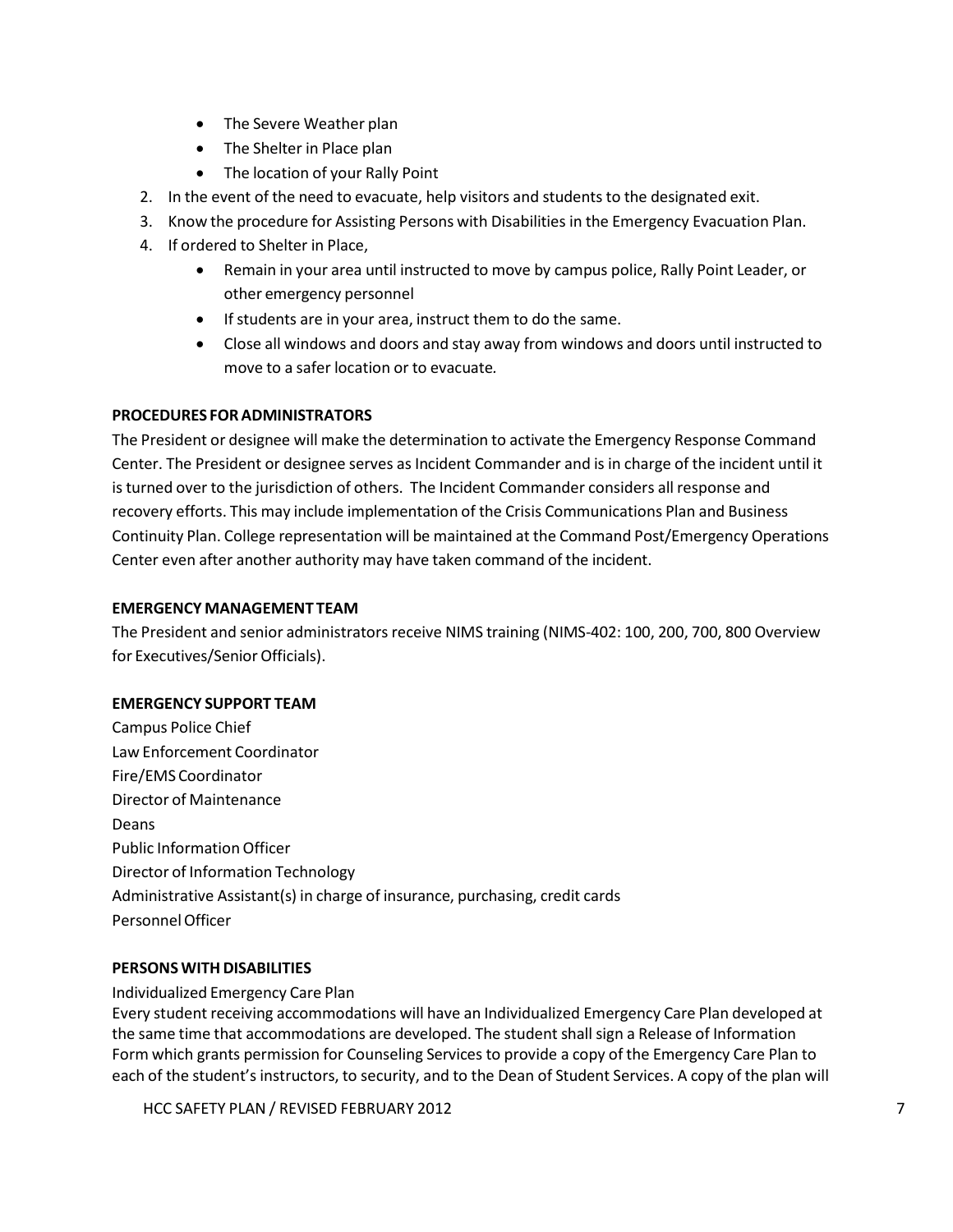be given to the student as well. The plan will be reviewed each semester and revisions made accordingly.

Students are instructed as follows:

• Plan ahead for emergencies and know the evacuation route or shelter location beforehand. Refer to their Individualized Emergency Care Plan located on the back of the Accommodations Form. Identify the primary and alternate persons who will assist you in an emergency.

If you use a wheelchair

- If evacuation is ordered, proceed to the nearest designated exit.
- If in a building with more than one story, exit to the nearest stairwell and call campus police at 252.536.2551 or 252.536.4221.
- Ask someone else to notify campus police of your location.
- Remain with the assigned faculty or staff who has been assigned to assist you during an emergency.

If you have a Mobility Impairment (use crutches, cane, or walker)

- If evacuation is ordered, proceed to the nearest designated exit.
- If in a building with more than one story, exit to the nearest stairwell and call campus police at 252.536.2551 or 252.536.4221.
- Ask someone else to notify campus police of your location.
- Remain with the assigned faculty or staff who has been assigned to assist you during an emergency.

If you are Deaf or Hearing Impaired

- If evacuation is ordered, proceed to the nearest designated exit.
- Look for the visual fire alarm in the hallway.
- Ask for assistance by writing a note or using hand gestures.
- Remain with the faculty or staff who has been assigned to assist you during an emergency.

If you are Blind or Visually Impaired

- If evacuation is ordered, proceed to the nearest designated area.
- Listen for the audio fire alarm or other warning signal.
- Remain with the faculty or staff who has been assigned to assist you during an emergency.
- Tell the person how to assist you.
- Give the person assisting you additional instructions if you have a guide dog.

The instructor of each of the student's classes will be the primary assistant for the student with a disability. Additionally, the instructorshall identify an alternate faculty orstaff person to assist individuals with disabilities during an emergency. The instructor will be responsible for identifying the alternate faculty or staff person during the first class period of each semester and reporting the name of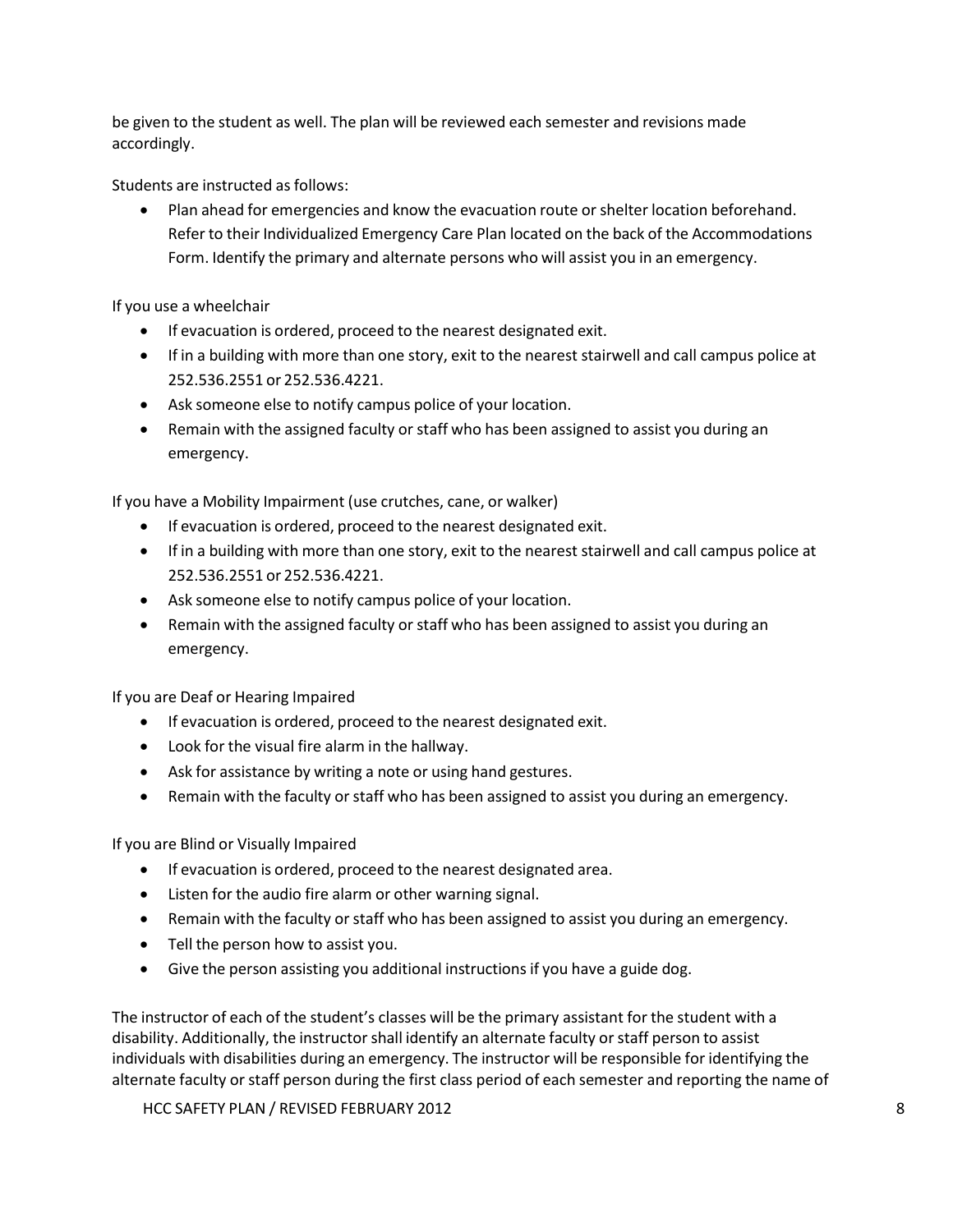the alternate to the student and to Counseling Services. The instructor will name a new alternate immediately upon faculty or staff turnover.

#### **AREAS WITH CLIENTS OR PATRONS**

Follow the specific plan for your area. Patients and visitors must be accounted for.

The Centre Cosmetology Child Care Center Dental Clinic

#### **DISTANCE LEARNING**

Emergency plans for distance learning are included in the Disaster Recovery Plan.

# **SAFE AREAS & RALLY POINTS**

**IMPORTANT: The secondary rally points are NOT to be publicized.** Rally Point 1‐7 signs encircle the campus buildings and are positioned for optimum visibility during an evacuation.

#### **100 BUILDING**

**SAFE AREA** Room 108 (Auditorium)

#### **RALLY POINTS**

**Primary** Allisha Hicks — RALLY POINT 1/ 100 Building, front parking lot Margaret Murga—RALLY POINT 7 Derrick Hale—RALLY POINT 7

#### **RALLY POINT LEADERS**

Margaret Murga (from TV area to Welding) Allisha Hicks(from President's Office and Administrative Servicesto TV area) Derrick Hale (back hallway and hallway with Information Technology office and faculty Lounge) Beverly Sessoms(upstairs Building 100)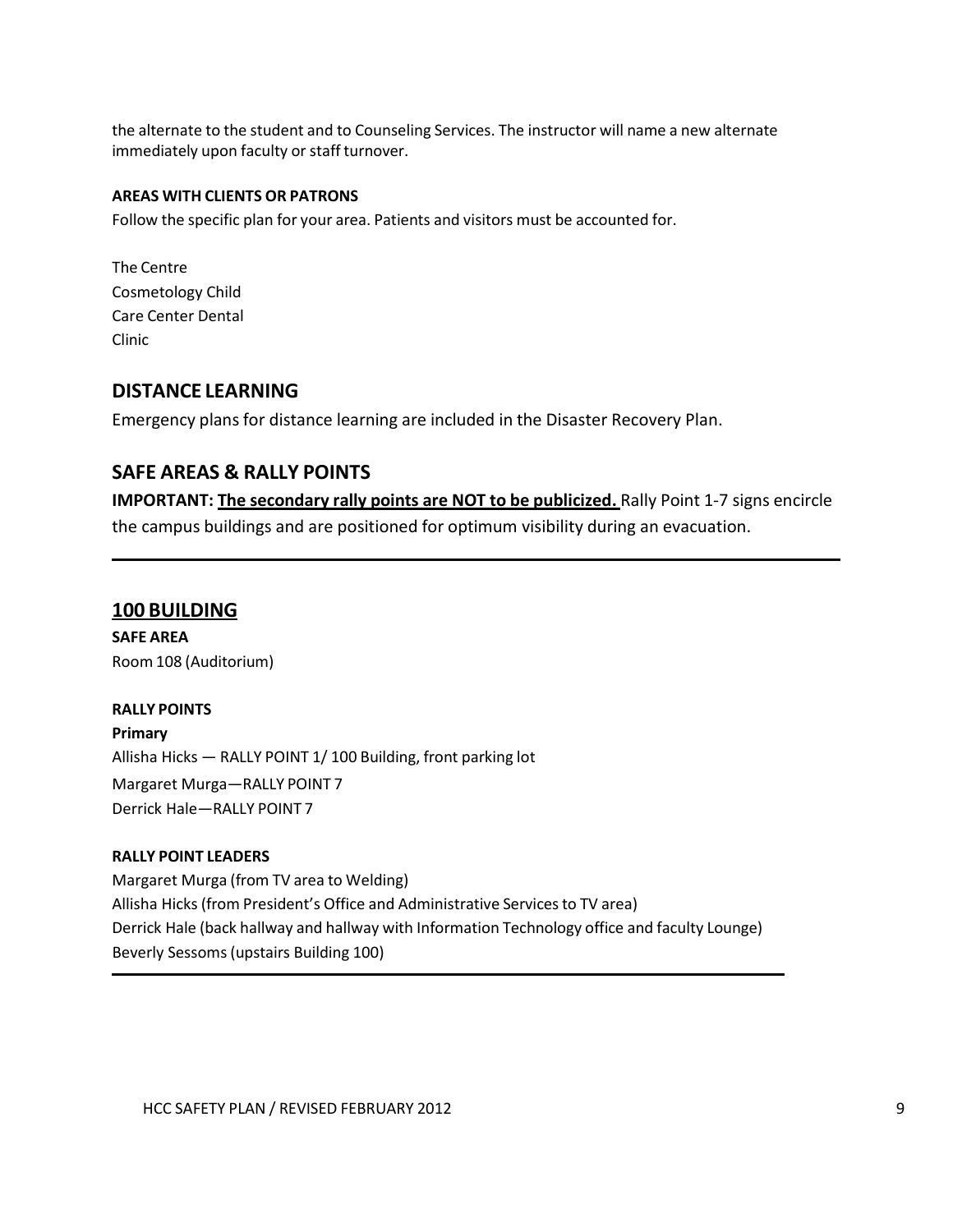# **LIBRARY**

**SAFE AREA** (inside) Back room/workroom

**RALLY POINTS** (outside) **Primary RALLY POINT 2 –** Exit using back door (NOT door to courtyard) through pavilion to back parking lot by maintenance shop

**RALLY POINT LEADERS** Jean McGee BethGray‐Robertson

# **300 BUILDING**

**SAFE AREA** (inside) Quiet Room (possible alternates: Registrar's office and Conference Room)

**RALLY POINTS** (outside) **Primary** Exit using rear door (not bookstore side) RALLY POINT 2

# **RALLY POINT LEADERS** Daniel Lovett Cindy Collins

**COSMETOLOGY** (Appendix CC. Follow separate plan.)

**SAFE AREA (inside)**

**RALLY POINTS (outside) Primary** Exit using back door

**RALLY POINT 7 ‐** Back parking lot by maintenance shop

#### **RALLY POINT LEADERS**

Gail Warner

HCC SAFETY PLAN / REVISED FEBRUARY 2012 2002 10 2003 10:00 10:00 10:00 10:00 10:00 10:00 10:00 10:00 10:00 10:00 10:00 10:00 10:00 10:00 10:00 10:00 10:00 10:00 10:00 10:00 10:00 10:00 10:00 10:00 10:00 10:00 10:00 10:00 1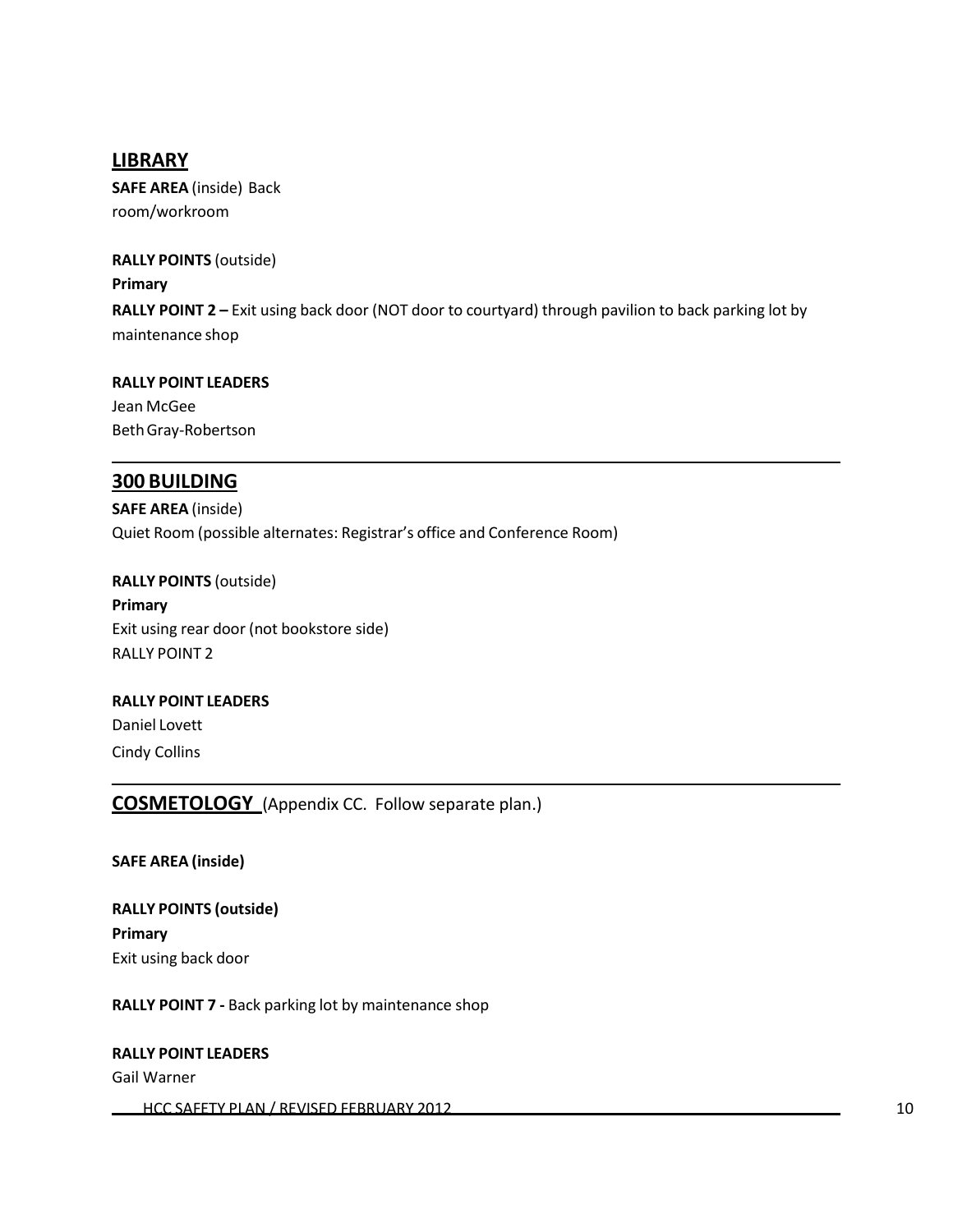#### **400 BUILDING**

**SAFE AREA** (inside) Room 401 A & B

**RALLY POINTS** (outside) **Primary** RALLY POINT 2 **–** parking lot across from 400 building

**RALLY POINT LEADERS** Sandra Hammack Jason Bone

#### **HEALTH SCIENCES**

**SAFE AREA** B128 and B126

**RALLY POINTS Primary** Out back door of clinic RALLY POINT 6

#### **RALLY POINT LEADERS**

Dental Hygiene: Verna High and Angela Taylor Nursing: Kelly Harvey and Tammy Pleasant Phlebotomy: Tammy Glover Medical Laboratory Technology & Phlebotomy: Lori Howard

#### **500 BUILDING**

**SAFE AREA** (inside) Back hallway to labs

**RALLY POINTS** (outside) **Primary** RALLY POINT 2 **‐** Parking lot across from 400 Building

#### **RALLY POINT LEADERS**

Brenda Cousins Lori Howard HCC SAFETY PLAN / REVISED FEBRUARY 2012 **11** 11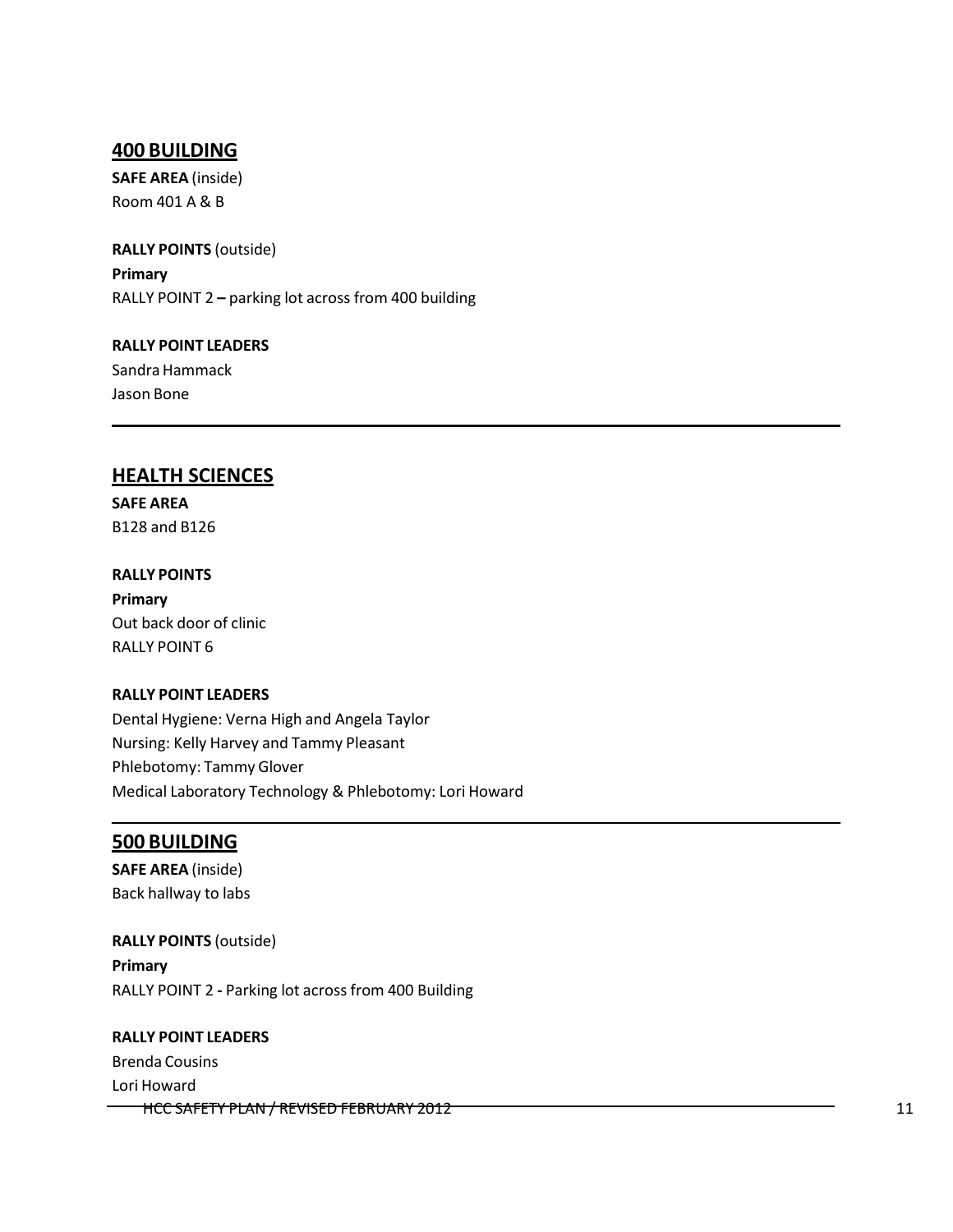# **GREENHOUSE**

**SAFE AREA** (inside) Room 606 A & B **RALLY POINTS** (outside) **Primary** RALLY POINT 4 **‐** Beyond Trailer 1 – across from greenhouse

**RALLY POINT LEADERS** Peggy Lynn Tammy Graham

**TRAILER 3** (greenhouse classroom) **SAFE AREA** (inside) Room 606 A & B

**RALLY POINTS** (outside) **Primary** RALLY POINT 4 **‐** Beyond Trailer 1 – across from greenhouse

# **RALLY POINT LEADERS** Peggy Lynn Tammy Graham

**THE CENTRE** (Appendix EE. Follow separate plan when occupied by patrons.)

**SAFE AREA** (inside) auditorium

**RALLY POINTS** (outside) **Primary** RALLY POINT 6 **‐** Front entrance parking lot

**RALLY POINT LEADERS** Joanne Jolly (when no patrons)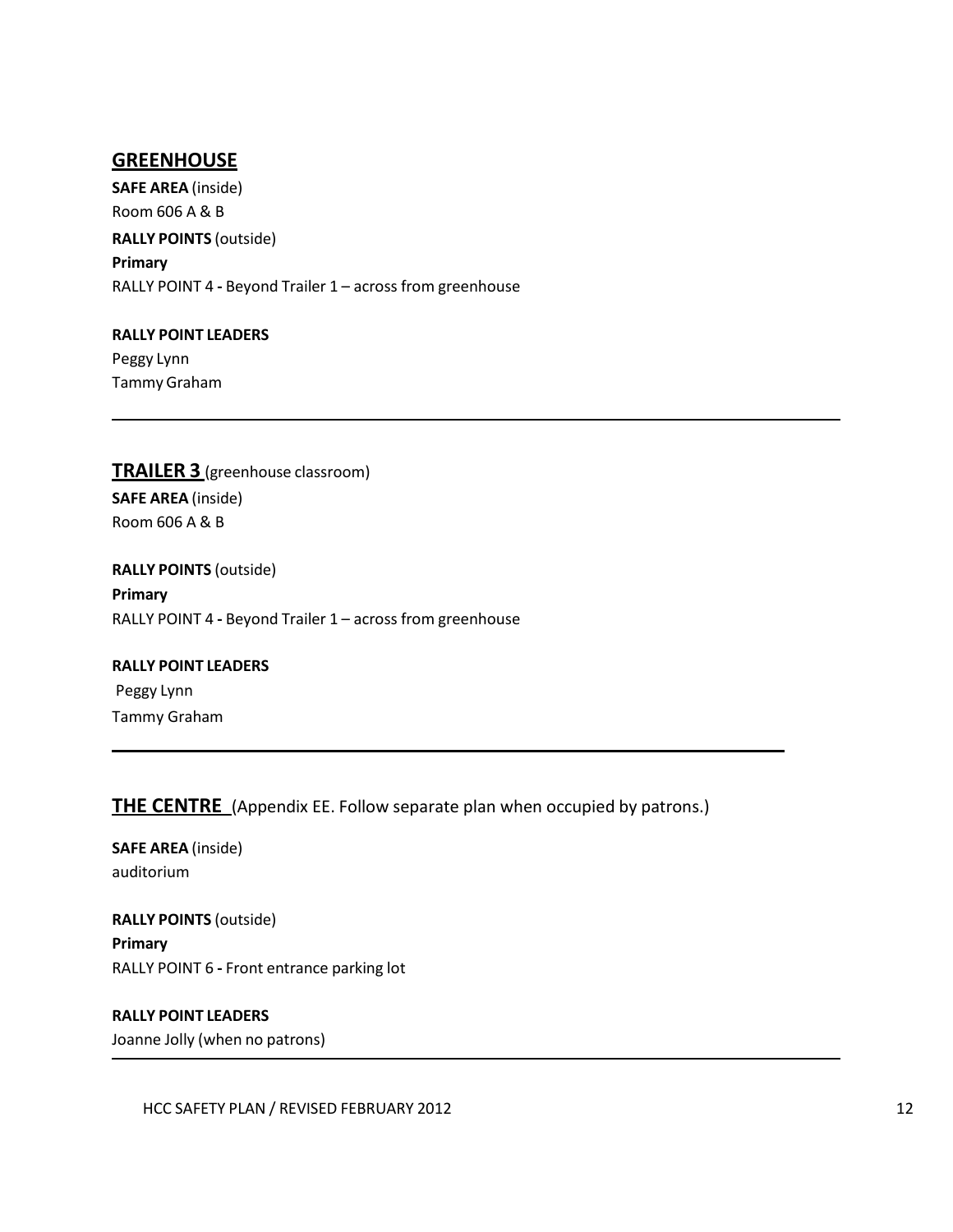# **CRIMINAL JUSTICE TRAILERS**

**SAFE AREA** (inside) Room 606 A & B

**RALLY POINTS** (outside) **Primary** RALLY POINT 4 **‐** Beyond Trailer 1 – across from Greenhouse

**RALLY POINT LEADERS** Wes Terry Greg Parker

#### **WELLNESS CENTER**

**SAFE AREA** (inside) 700 Building Showers, bathrooms, sauna rooms

**RALLY POINTS** (outside) **Primary RALLY POINT 4 ‐** Beyond Trailer 1—across from Greenhouse

**RALLY POINT LEADERS** Scott Dameron Work‐study student 3‐7 pm T‐Th BLET instructor early morning

**CHILD CARE CENTER** (Appendix CC. Follow separate plan.) (45 children—4‐digit code on keypad for fire and rescue to go directly in)

**SAFE AREA** (inside) Hallway--all doors closed, as far away from exit doors as possible

**RALLY POINTS** (outside) **Primary** RALLY POINT 5 **–** The Centre—side of front parking lot